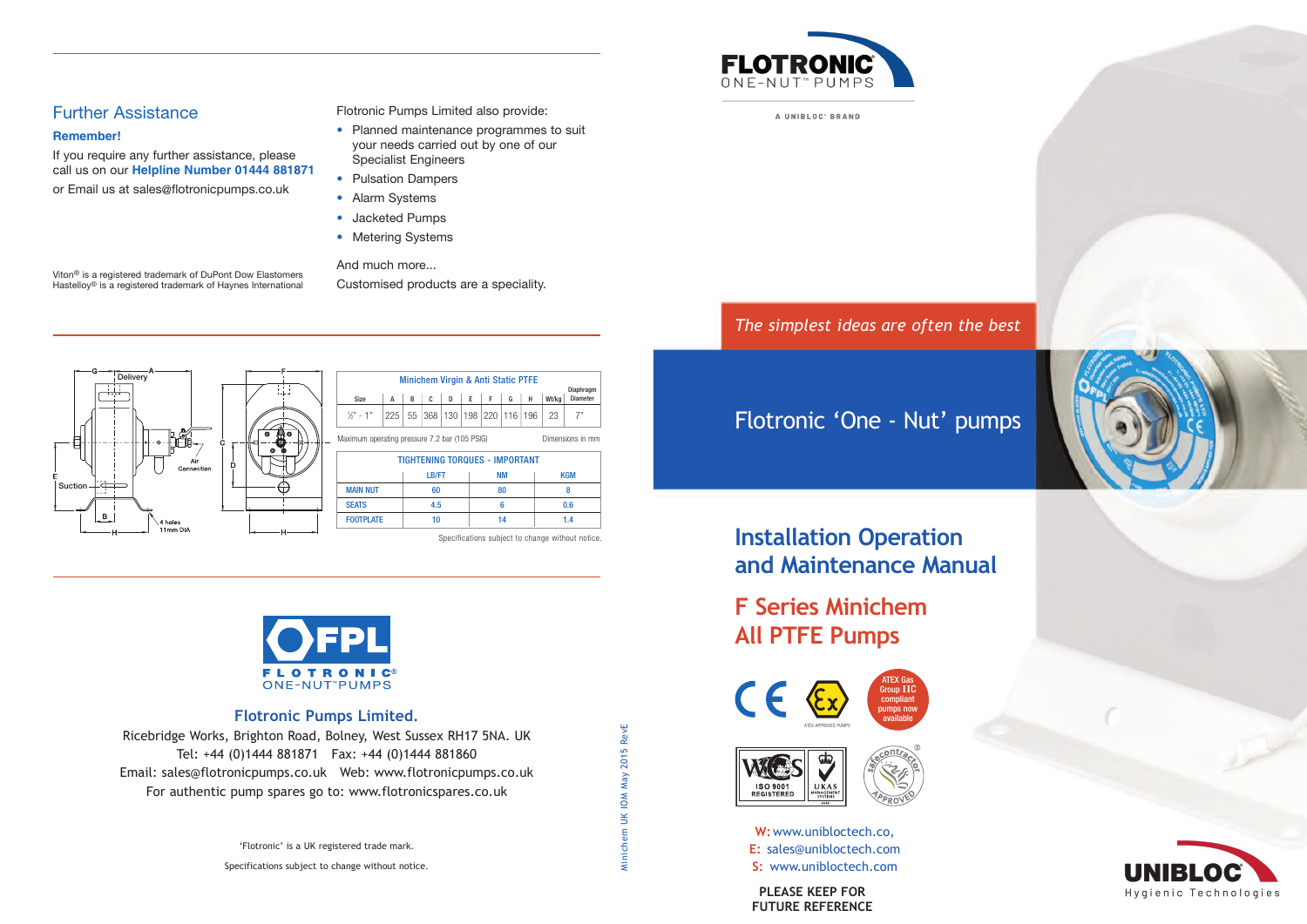

A UNIBLOC' BRAND

#### **Minichem All PTFE Pumps**

Screwed or flanged connections are available as standard BSPT/NPT/ANSI/DIN16. Other special connections can be supplied upon request.



Access to the suction and delivery valve balls and seats for inspection and replacement may be achieved as follows:-

Remove the tie rod assembly, diaphragms and thrust tube as described in Section 10. Carefully remove the four seat retaining 'O' rings from the pump body by prising them from their grooves, using <sup>a</sup> narrow bladed blunt instrument in the recesses provided.

Unscrew the delivery seats using tool part no. T-MC001 with <sup>a</sup> 19mm socket spanner, engaging the seat cross bar fully in the slot of the tool. Withdraw the seats complete with the delivery balls.

Unscrew the suction seat housings in the same way and withdraw them from the body. Remove the suction balls and then lift out the suction seats.

Carefully inspect the components, paying particular attention to the condition of the seat faces and the threads, as the optimum performance of the pump is significantly affected by these components. Also inspect and thoroughly clean the threads and associated machined bores in the pump body. Replace any components that show damage or uneven wear.

Reassemble the suction seats, which may be inserted either way up depending on condition, into the body followed by the balls and seat housings. Screw the seat housings in fully and finally tighten to 6 Nm (4.5) lb/ft) using tool no. T-MC001.

to 6 Nm using the fitting tool.

Insert the four retaining 'O' rings into the seat bores and ensure they locate fully into their respective grooves.

To replace the divider seal, follow the instructions given for the F Series 500 Style Pump in Section 11 taking care to avoid damaging the body.

If removing the pump from the process pipework for maintenance, ensure care is taken to avoid damaging the threaded ports in the body. Do not over tighten the connections or allow any pipework to exert <sup>a</sup> side loading on the body. This also applies to flanged versions.

Reassemble the air system components as described in Section 10, tightening all fasteners to the torque specified in Section 8. Note the main nut torque is 80 Nm (60 lb/ft).

Place the delivery balls into the delivery seats and insert into the body. Screw in the seats and also tighten

\*All Stainless Steel parts can be Electropolished if required.